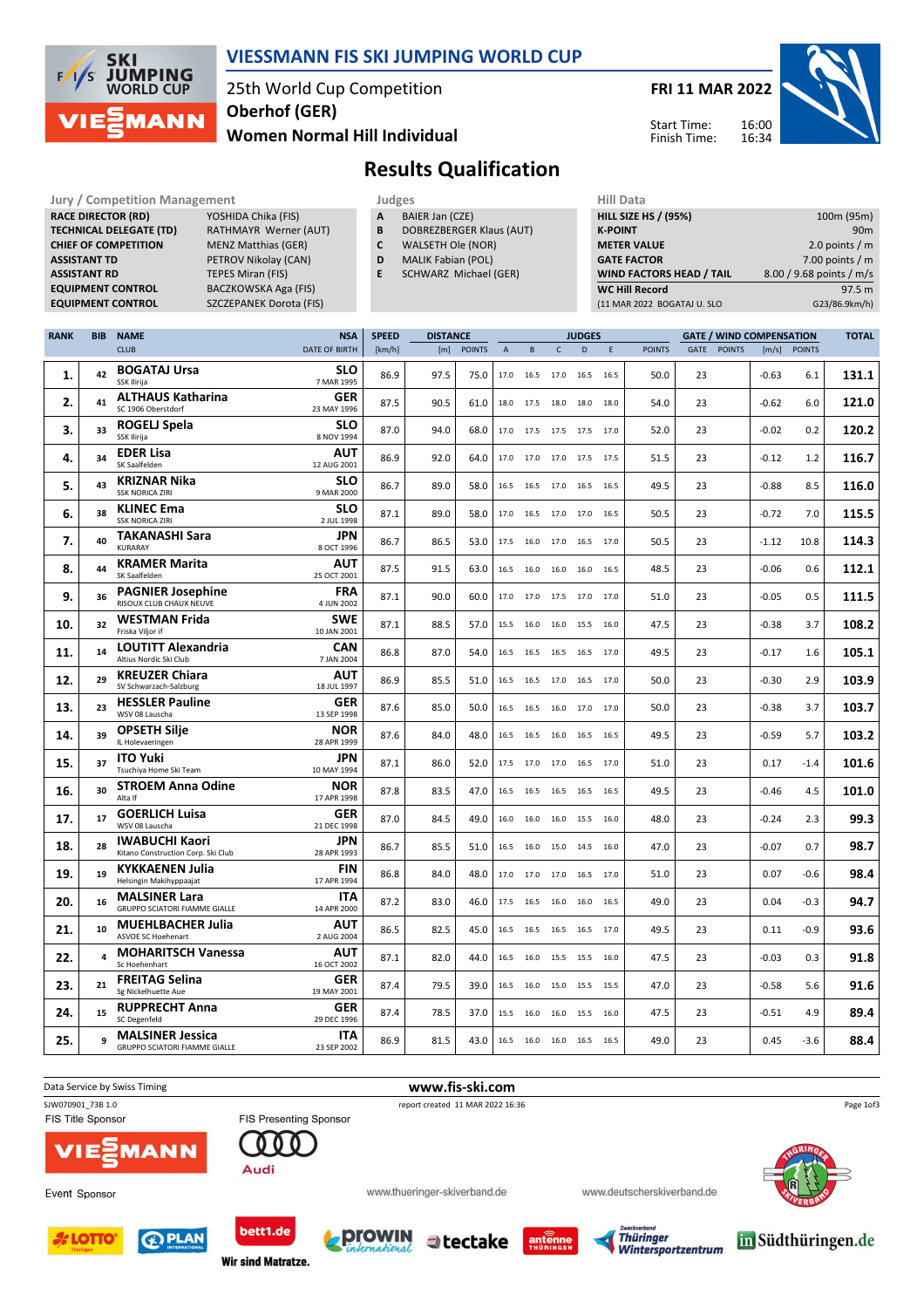

### VIESSMANN FIS SKI JUMPING WORLD CUP

25th World Cup Competition Women Normal Hill Individual Oberhof (GER)

FRI 11 MAR 2022

Start Time: Finish Time:



# Results Qualification

| <b>RANK</b>          | <b>BIB</b>               | <b>NAME</b>                                               | <b>NSA</b>                | <b>SPEED</b> | <b>DISTANCE</b> |               |                | <b>JUDGES</b> |              |                          |   | <b>GATE / WIND COMPENSATION</b> |      |               |         |               | <b>TOTAL</b> |
|----------------------|--------------------------|-----------------------------------------------------------|---------------------------|--------------|-----------------|---------------|----------------|---------------|--------------|--------------------------|---|---------------------------------|------|---------------|---------|---------------|--------------|
|                      |                          | <b>CLUB</b>                                               | <b>DATE OF BIRTH</b>      | [km/h]       | [m]             | <b>POINTS</b> | $\overline{A}$ | B             | $\mathsf{C}$ | D                        | E | <b>POINTS</b>                   | GATE | <b>POINTS</b> | [m/s]   | <b>POINTS</b> |              |
| 26.                  | 25                       | <b>PREVC Nika</b><br>Sk Triglav kranj                     | <b>SLO</b><br>15 MAR 2005 | 86.1         | 77.0            | 34.0          | 16.0           | 15.5          | 16.0         | 15.5 15.5                |   | 47.0                            | 23   |               | $-0.64$ | 6.2           | 87.2         |
| 27.                  | 31                       | <b>BJOERSETH Thea Minyan</b><br>Lensbygda Sportsklubb     | <b>NOR</b><br>30 OCT 2003 | 86.4         | 76.5            | 33.0          | 15.5           | 16.0          | 16.0         | 16.0 16.0                |   | 48.0                            | 23   |               | $-0.44$ | 4.3           | 85.3         |
| 27.                  | $\mathbf{z}$             | <b>TWARDOSZ Anna</b><br><b>AZS AWF Katowice</b>           | POL<br>12 APR 2001        | 86.5         | 77.5            | 35.0          |                | 15.5 15.5     |              | 16.0 15.5 15.5           |   | 46.5                            | 23   |               | $-0.39$ | 3.8           | 85.3         |
| 29.                  | 12                       | <b>IWASA Haruka</b><br>Obayashigumi Ski Team              | <b>JPN</b><br>12 APR 1996 | 86.9         | 76.5            | 33.0          |                |               |              | 16.0 16.0 15.5 15.5 16.0 |   | 47.5                            | 23   |               | $-0.47$ | 4.5           | 85.0         |
| 30.                  | 18                       | <b>INDRACKOVA Karolina</b><br>JKL Desna-DUKLA             | <b>CZE</b><br>26 AUG 1997 | 86.0         | 79.5            | 39.0          | 16.5           | 15.0          |              | 15.5 15.5 15.0           |   | 46.0                            | 23   |               | 0.23    | $-1.8$        | 83.2         |
| 31.                  | 24                       | <b>STRATE Abigail</b><br>Altius Nordic club               | <b>CAN</b><br>22 FEB 2001 | 87.1         | 78.5            | 37.0          |                | 15.5 15.0     |              | 15.0 13.5 15.0           |   | 45.0                            | 23   |               | $-0.09$ | 0.9           | 82.9         |
| 32.                  | 13                       | <b>RAUTIONAHO Jenny</b><br>Ounasvaara Ski club            | <b>FIN</b><br>26 JUL 1996 | 86.1         | 77.0            | 34.0          |                | 16.0 16.0     |              | 16.0 16.0 16.0           |   | 48.0                            | 23   |               | 0.19    | $-1.5$        | 80.5         |
| 33.                  | $\overline{\phantom{a}}$ | <b>AMBROSI Martina</b><br>U.S. DOLOMITICA A.S.D.          | <b>ITA</b><br>7 APR 2001  | 86.0         | 70.5            | 21.0          |                |               |              | 15.5 15.5 15.5 15.5 15.5 |   | 46.5                            | 23   |               | $-0.56$ | 5.4           | 72.9         |
| 34.                  | 5                        | <b>INDRACKOVA Anezka</b><br>JKL Desna-Dukla LBC           | <b>CZE</b><br>30 JUL 2006 | 85.8         | 73.5            | 27.0          |                | 15.5 15.5     |              | 15.0 14.0 15.5           |   | 46.0                            | 23   |               | 0.14    | $-1.1$        | 71.9         |
| 35.                  | 27                       | <b>BRECL Jerneja</b><br>SSK Mislinia                      | <b>SLO</b><br>9 AUG 2001  | 87.0         | 73.5            | 27.0          |                | 15.0 14.0     |              | 14.0 14.0 14.0           |   | 42.0                            | 23   |               | $-0.21$ | 2.0           | 71.0         |
| 36.                  | 20                       | <b>CLAIR Julia</b><br>Xonrupt                             | <b>FRA</b><br>20 MAR 1994 | 86.1         | 70.0            | 20.0          |                | 15.5 15.5     |              | 15.5 15.0 16.0           |   | 46.5                            | 23   |               | 0.08    | $-0.6$        | 65.9         |
| 36.                  | $\overline{\mathbf{3}}$  | <b>ARNET Sina</b><br>Einsiedeln                           | <b>SUI</b><br>28 JUL 2005 | 86.8         | 66.0            | 12.0          |                |               |              | 16.0 15.0 15.0 15.0 15.0 |   | 45.0                            | 23   |               | $-0.92$ | 8.9           | 65.9         |
| 38.                  | 35                       | SEIFRIEDSBERGER Jacqueline<br>SC Waldzell-Oberoesterreich | <b>AUT</b><br>20 JAN 1991 | 86.6         | 66.5            | 13.0          |                | 14.5 14.0     |              | 14.0 14.5 14.5           |   | 43.0                            | 23   |               | $-0.80$ | 7.7           | 63.7         |
| 39.                  | 6                        | <b>PYLYPCHUK Tetiana</b><br>COP of Winter Sports          | <b>UKR</b><br>10 FEB 2004 | 86.8         | 72.5            | 25.0          |                | 16.0 14.5     |              | 14.5 14.5 15.5           |   | 44.5                            | 23   |               | 0.78    | $-6.2$        | 63.3         |
| 40.                  | 22                       | <b>SEYFARTH Juliane</b><br>WSC 07 Ruhla                   | <b>GER</b><br>19 FEB 1990 | 86.2         | 66.0            | 12.0          |                |               |              | 14.0 13.0 14.0 13.0 14.0 |   | 41.0                            | 23   |               | $-0.93$ | 9.0           | 62.0         |
|                      |                          |                                                           |                           |              |                 |               |                |               |              |                          |   |                                 |      |               |         |               |              |
| <b>Not Qualified</b> |                          |                                                           |                           |              |                 |               |                |               |              |                          |   |                                 |      |               |         |               |              |
| 41.                  | 11                       | <b>KONDERLA Nicole</b><br><b>AZS AWF Katowice</b>         | POL<br>8 DEC 2001         | 86.1         | 66.0            | 12.0          |                | 15.5 15.5     |              | 15.0 15.0 15.5           |   | 46.0                            | 23   |               | $-0.17$ | 1.6           | 59.6         |
| 42.                  | 26                       | <b>SETO Yuka</b><br>Hokkaido High-Tech Athlete Club       | <b>JPN</b><br>22 FEB 1997 | 86.0         | 63.0            | 6.0           |                | 16.5 15.0     | 15.0         | 15.0 14.0                |   | 45.0                            | 23   |               | $-0.87$ | 8.4           | 59.4         |
| 43.                  | $\overline{7}$           | <b>MIDTSUNDSTAD Nora</b><br>Vaaler If                     | <b>NOR</b><br>10 JUL 2003 | 86.5         | 61.0            | 2.0           | 15.0           | 14.0          | 14.5         | 13.5 14.0                |   | 42.5                            | 23   |               | $-0.95$ | 9.2           | 53.7         |
| 44.                  | 1                        | <b>MESIKOVA Tamara</b><br>Sportovy Lyziarsky klub selce   | <b>SVK</b><br>16 JUL 2006 | 86.7         | 59.0            | $-2.0$        |                |               |              | 14.5 15.0 14.5 14.0 15.0 |   | 44.0                            | 23   |               | $-0.44$ | 4.3           | 46.3         |